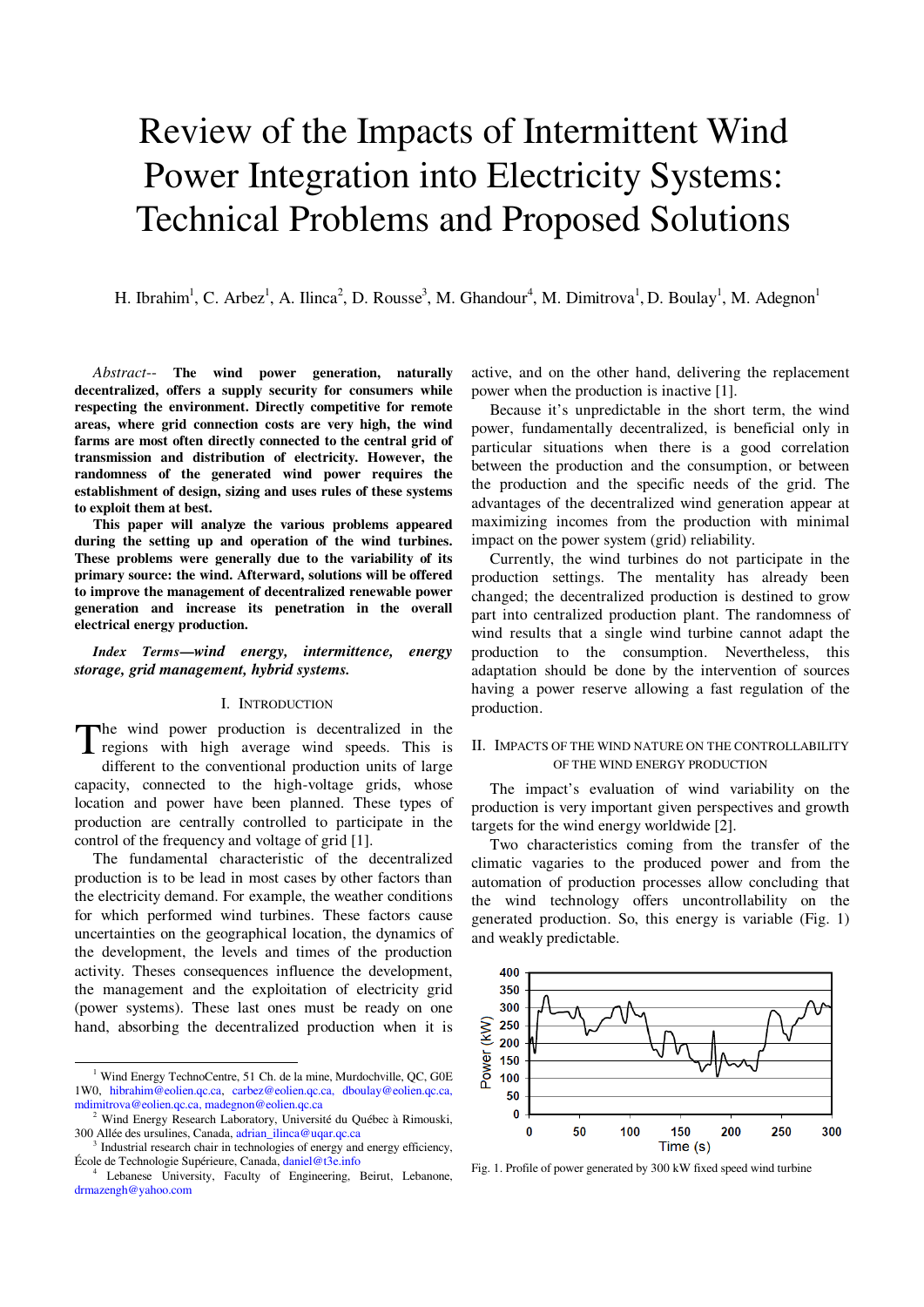Indeed, the mechanical processes of power production from wind turbines transfer all the variability of the wind to the electric production as defined "intermittent". This intermittence corresponds here to the weakly predictable variation of the wind energy. It is characterized by high variability with regard to the forecasts established of the production for one day early. Because the climatic variations of the wind (gusts, variations of speeds, change of direction) are directly transmitted to the production, each variation of wind speed increase or decrease the generated power. Then, the wind energy is considered variable. The variability is defined here as the high frequency of change in output power and variability according to different time scales: second, minute, hour, day, week, month, season or year [3]-[6].

The controllability analysis of wind energy requires the ability to anticipate these variations in order to afford itself some degree of production controllability.

The foreseeability of the wind energy is the key to managing its variability [7]-[8]. Indeed, a better knowledge of instantaneous power foreseeability of wind energy allows a greater control on the wind energy production. For lack to control the output of the wind turbine technology, the foreseeability would allow a correct anticipation of the injections into the grid. There is easier to manage the balance between the production and the consumption.

However, it is difficult to anticipate the electric production which will be generated by wind turbines [5], [7], [9] because the forecasting tools are not design to reproduce all the variations of the wind. The models of forecast estimate the power production by compiling climatic data (an average speed of the wind over a specific period of time) and technical data of wind turbines.

Thus, it is possible to estimate more or less exactly wind production in a broad time: between 5 minutes at 72 hours before delivery. Nevertheless, more the duration between the forecasting and the time of delivery is long, more the forecasts are unreliable. When the estimation of wind power generation is realized one day early, the error degrees of production is around 10%. While the forecast is realized four hours before delivery, an average rate of error was around 4% of the produced energy [7]. However, these estimates are averaging, which can mask important differences. In some situations, the forecast may have an error about 40% of the installed capacity. For example.in 2003, in the area regulated by E. ON Netz in Germany, more than 2,900 MW of wind capacity have disappeared from the grid during few hours [10].

## III. PROBLEMS DUE TO THE INTEGRATION OF THE WIND ENERGY INTO THE GRID OF ELECTRICITY

The wind production is considered as intermittent, variable and not easily programmable energy source. This type of energy production involves a series of new challenges and additional constraints for the operation on the electricity grid. The problems due to the integration of the wind turbines into the grid are caused by [11]:

- production random and very unpredictable
- absence of power-frequency control
- limited participation in voltage control for variable speed wind turbines, and no participation in this setting for wind turbines which are directly connected to the grid
- high sensitivity to voltage dips and frequency variations for some technologies
- very sensitive to fast variations of the wind strength

Furthermore, the wind power production is rarely synchronized with the demand. The demand variations are:

- A long-term trends to grow (more or less highlight) [12]:
- seasonal variations are quite marked because of the conjunction of economic needs and the influence of thermal uses (heating, air conditioning);
- daily and weekly variations related by alternation behaviour of consumers (firms or individuals) [12];
- instant random variations those are quite important.

 Nevertheless, the production and the consumption of electricity must be equal all the time for the following causes:

- a momentary imbalance would result in a variation of the kinetic energy in the alternators (generators), that results on their rotation speed, and the frequency of the grid, which is acceptable only in very narrow limits
- a persistent imbalance would lead to the initiation of the plant safety systems.

As the wind power produced over time is characterized by its fluctuation. The wind power increases the problems caused by integrating large numbers of wind turbines in networks: difficulty to participate in the system services and to stabilize the electrical grid (due to imbalance between the production and the consumption).

The no implication in the system services (control of the voltage and the frequency, self-start or black-start, possibility to operate in islanding, etc.) brings wind turbines to behave as passive generators from electrical aspect [13]. The regulation of the voltage and the frequency is postponed on the classic power plants. The penetration rate of wind energy, that is the power generated by the wind turbines with regard to the consumption total power, must be limited in order to guarantee the stability of the electrical system and grid under acceptable conditions [14]. The Denmark's experience showed that stability problems occur when the penetration rates are superior to 20% or 30% [14].

The high sensitivity of the wind energy to the grid disturbances, such as voltage dips or frequency variations, often causes a disconnection of production during incidents on the grid. This disconnection can aggravate an imbalance between the production and the consumption. By domino effect, it accelerates the advent of a major incident in the grid.

The limited capacity of the grid (lines and stations) can constitute in the case of wind energy an acute problem, because the places of production (windy sites) are often far from the consumption areas. The adaptation and the intensification of the posts (connection points) can concern the distribution grid (change protections, increase the power of short-circuit …). To avoid the congestion of the transmission lines and ensure grid security, new lines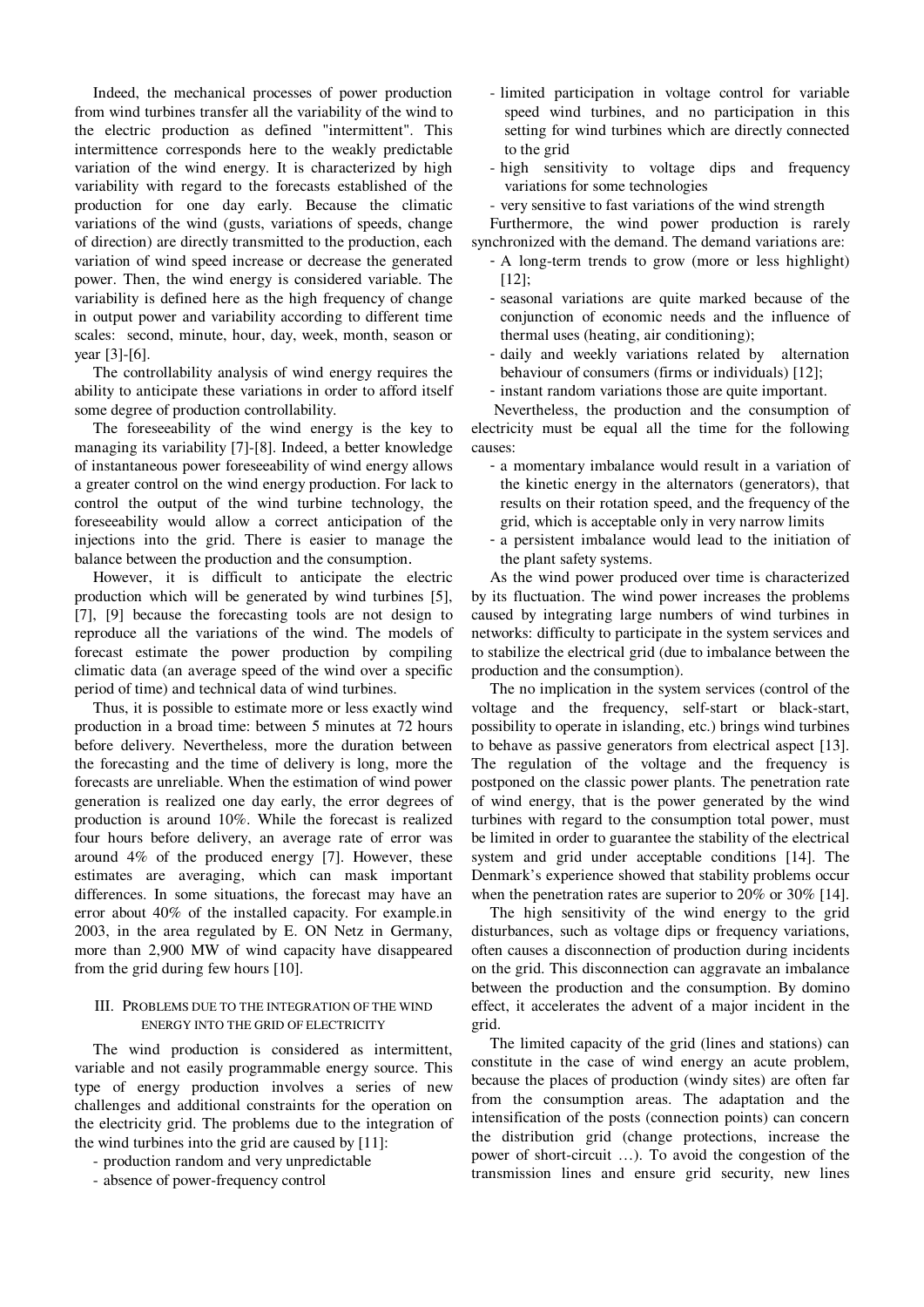should be built especially at the interconnections between the grids managed by different operators. It should be noted that the deadline for building a post is about 5 years and the construction period of a new line is about 10 years. This construction can be subject to acceptance criteria from the people.

Other technical problems come from the fluctuations of the wind resource. For example, in the case of energy production, the fluctuations have consequence that the converter must be sized to support the peak of production. This design results that the converters underutilized most of the time. This conception bring about additional cost at the time of the installation (large oversized compared with average power output) and energy losses because the performance of the converters is often worse at partial load (except if it has been designed to keep good performance at partial loads). Another cause of energy losses is that many converters have an inertia that prevents their controller to "follow" the fluctuations of the source in order to use an optimal regime [15]. Also, these fluctuations complicate the management of the produced energy. Indeed, most applications require a constant power. In the case of public distribution grid of energy, the possibility to control the consummated power by varying slightly the voltage cannot be realized by the multiplication of the automatic systems that maintain constant the consummate power despite these variations [16].

# IV. IMPACTS OF THE WIND ENERGY ON THE ELECTRIC PRODUCTION QUALITY

The fundamental objective of the electricity networks is to provide electric energy with perfect continuity, in the form of perfectly sinusoidal voltages, with predetermined values of amplitude and frequency (depending to the connection point) [17]. Any deviation from the standards represents a disturbance that may be aggravating operation of the connected loads.

The notion of "quality of electric production" is linked to the level of user satisfaction. It refers to the stability (sustainability, viability and quality) of the voltage, the frequency stability and the total harmonic distortion. This notion has recently taken an important place due to several factors [17]:

- The nature of the loads connected to the grid (in particular those connected through a rectifier, harmonic generator)
- The nature of the installed energy productions (including the installation of the distributed production after the development of electricity market);
- The progress made towards control of power electronic interfaces

The wind generators belong to these three categories because they are part of the decentralized energy production, they are harmonic generators (essentially at low frequencies) and they are power electronic interfaces to be connect at the grid.

 If a wind turbine is connected to a weak electrical grid (i.e. connected to the main power through a line having

low-capacity energy transportation), falling voltage and power excursions may occurs [18]. It may necessary to strengthen the grid.

The main problems of the electric power quality produced by wind turbines are expressed in Table 1 [19]- [20].

TABLE I SUMMARY OF DIFFERENT PROBLEMS OF THE QUALITY OF ELECTRICAL PRODUCTION

| Characteristic                   | Description                                                                                                          | Cause                                                                                                                              |
|----------------------------------|----------------------------------------------------------------------------------------------------------------------|------------------------------------------------------------------------------------------------------------------------------------|
| Voltage<br>variations            | Change of the effective value<br>of the voltage during several<br>minutes or more                                    | Average production of<br>wind power                                                                                                |
| Flicker                          | fluctuations<br>Voltage<br>in<br>frequencies between 0.5 Hz<br>and $30$ Hz                                           | - Change operations<br>- Shadow tower effect<br>- Failure of the rotor<br>orientation<br>- Shear effect<br>- Wind speed variations |
| Harmonics and<br>inter-harmonics | fluctuations<br>Voltage<br>in<br>frequencies between 50 Hz<br>(60 Hz for the north america<br>countries) and 2.5 kHz | - Frequency converters<br>- Thyristor controllers<br>- Capacitors                                                                  |
| Power factor                     | Reactive power consumption                                                                                           | Inductive components                                                                                                               |

The technical requirements to connect a power plant in the transmission grid impose that the power quality must be verified in respect of contractual, regulatory or standard margins [11]:

- characteristic parameters of the voltage and current waves of the grid
- continuity and reliability of power supply of the consumers

This criterion of continuity and reliability depends largely on the availability of the upstream source, the wind, which by its nature obviously raises problems. The quality of voltage and current waves at the connection point with the grid depends strongly of the wind turbine technology types.

### V. SOLUTIONS: MANAGEMENT OF THE WIND POWER

The management of wind power come from the grid stabilization, its reliability and the uniform service for the supplied power. These three characteristics help to control to the intermittency of this energy source and increase the penetration rate of wind turbines. The traditional approach of management requires adding a complementary power plant to ensure the supply at all times. This consists to compensate the intermittency of wind energy with producing by a more controllable source (hydro, thermal power plant, diesel plant, etc..) or by connection of these turbines to the transmission and distribution high voltage grids (it is the most common solution) or by connection to the energy storage systems to have an additional reserve of energy and acting as a buffer system between the producer and consumer.

### *A. Management of the wind power: Connection at the grid*

To function properly and produce electricity, the majority of wind turbines require a powerful grid that imposes the frequency and the voltage. Moreover, this grid must also be able to supply the necessary reactive power to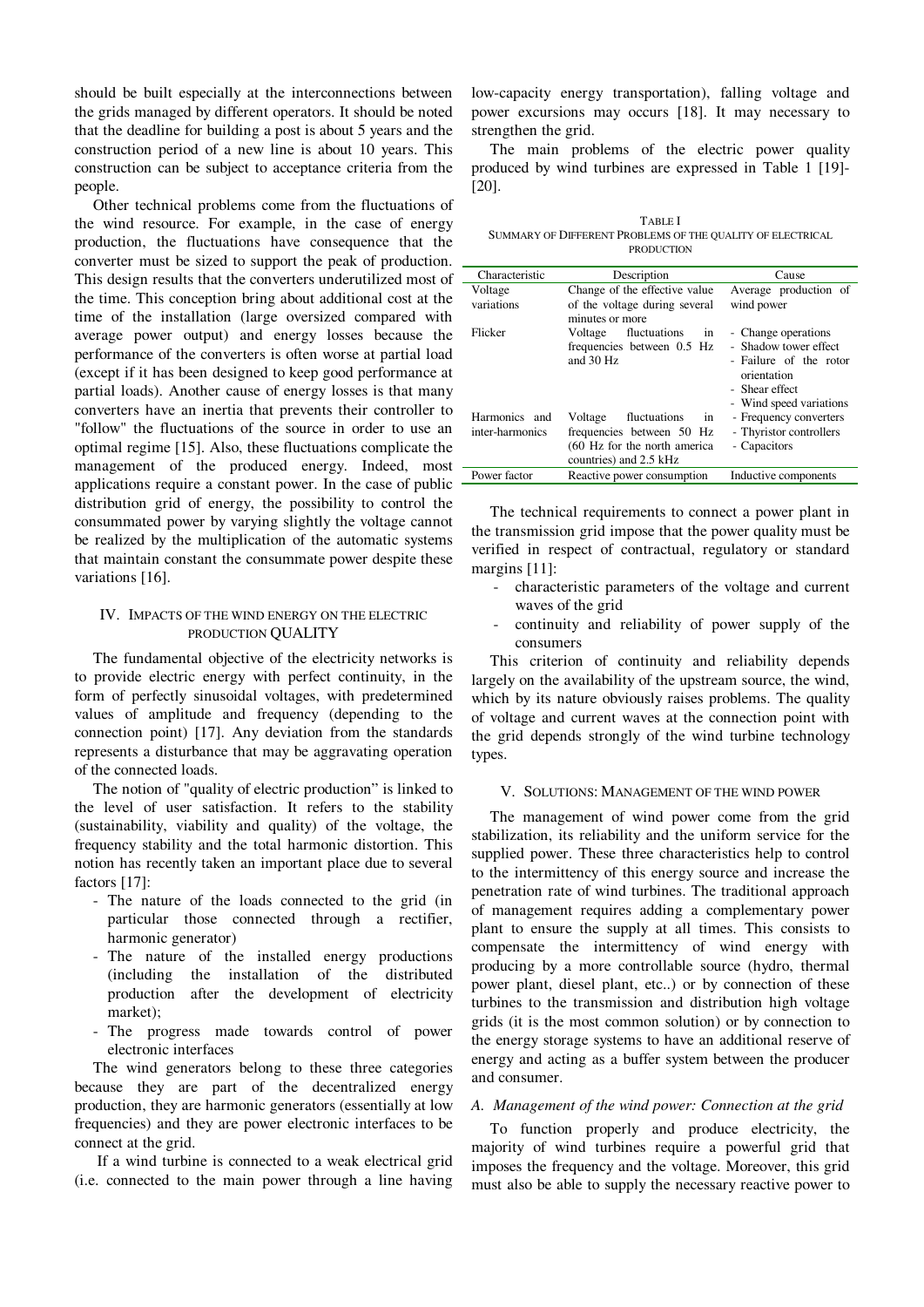the asynchronous generators, for example, and be able to absorb continuously the power produced by the wind turbines [21].

For the wind production units, the interface with the grid includes the power electronics equipment. Compared to conventional power plant using the synchronous or asynchronous rotating machines, they introduce new possibilities in terms of adjustments. Thus, the related control strategies can aim directly the adjustment of the production on the one hand and the service quality of the grid on the other hand. The flexibility obtained by this type of connection can provide to the grid manager many services, in particular:

- the control of the active power
- the compensation of the reactive power the strengthening of the grid by local control of the effective value of the voltage [16]
- and, in a general framework, a filtering of the disturbances introduced by the polluting loads connected to the considered portion of the grid [16].

All this is very complex to manage because the power produced by wind turbines is fluctuating because of the vagaries of the wind [22]. A wind turbine of 1 MW cannot produce permanently this rated output. For this reason, there is interesting to interconnect a large number of wind turbines together on several sites to have a stabilized production (profusion effect).

However, the wind turbines can provide the system services because. They equipped with power electronics systems. Also, it is possible to adjust the power output by changing the blade pitch. If during a period of strong wind there is an excess of electrical power injected in the grid, which can destabilize the frequency, it is possible to limit the power produced by the wind turbines. This system is executed by the action on the control of the electronic part and on the pitch angle of the blade to reduce the performance of the rotor. This area of research is now studied by many laboratories to contribute for innovative and effective solutions [22].

Furthermore, the action on the command of inverters associated to the generator can vary the value of the reactive power produced by wind farm. Depending of the chosen conversion chain, it is possible to absorb or to supply a reactive power and control the voltage level of the grid [23].

The grid manger can rely on the wind turbine to help her in the grid power factor correction [24]. This option is now incorporated in most wind turbines using doubly fed induction machines. If a windless period, the operator of the electricity grid cannot rely on wind turbines as a source of electric power with a few days early. This depends on weather conditions and does nothing changes when the wind speed decreases [23].

Traditionally, the grid operators have managed the variation of the demand on the grid by using various operating strategies to balance the load with the generation capacity. In the process to balance load and production, they must maintain the frequency of the grid within very strict standards. With the progress of wind generation, additional production reserves are required to keep the system performance within recommended limits. This solution allows solving the problem due to the wind generation impact on the operation of the electricity grid, analyzing the integration and balancing costs.

The most recent studies have shown that the reserve capacity needed to integrate wind power is lower than initially expected. In the worst case, it may reaching 10% of the nominal capacity of wind power plants Most of the time; it is between 3% and 5% of this power.

For greater versatility and efficiency of the system, it should store the energy during the periods of high wind speed and restore it when there is no wind [24], or then associate the wind turbines with other generation sources as diesel generators in the case of the autonomous grid for remote areas [25].

# *B. Management of the wind power: Connection at the energy storage systems*

In the absence of a grid interconnecting consumers and producers, the need to store the energy is imperative if the electricity will be consumed by the demand, even when the production is zero (for example, case of wind turbine during period of no wind). When the electrical grid exists (this one provides a pooling of resources and smoothing effect), the consumer forgets that the problem continues to exist. However, grid stability is subject to equal and permanent instantaneous production and consumption [26].

The energy storage plays a flexible and multifunctional role in the grid of electric power supply, by assuring more efficient management of available wind resources. The combination with the power generation systems by the conversion of renewable energy, the energy storage systems (ESS) provide, in real time, the balance between production and consumption [27]. Also, they increase the value of the energy generated by the wind farms, especially if the energy accumulated during periods shall be restored during peak periods [27]. The ESS will also avoid the power unbalancing case of overproduction; improve the management and the reliability of the grid. Furthermore, the ESS makes easier the integration of the wind turbines in the energy system, increases their penetration rate of energy and the quality of the supplied energy by better controlling frequency and voltage.

Strategically placed, the ESS can increase the efficiency of the existing system of transmission and distribution of electric energy. The ESS can be used to reduce the peak load (power smoothing) in a power plant (Fig. 2). It can eliminates the extra thermal power plant operating only during the peak periods, enabling better utilization of the plant functioning permanently and outstanding reduction of emission of greenhouse gases (GHG).

Then, the storage represents the key of the penetration of wind power on the electricity grid. It provides a technical solution for the grid manager to assure in real time the balance between production and consumption, but it allows optimizing the wind resources by avoiding an unbalancing power in case of overproduction. Together with local wind energy resources, a decentralized storage also has the advantage to improve the robustness of the grid by allowing an islanding operation mode for the areas supplied by this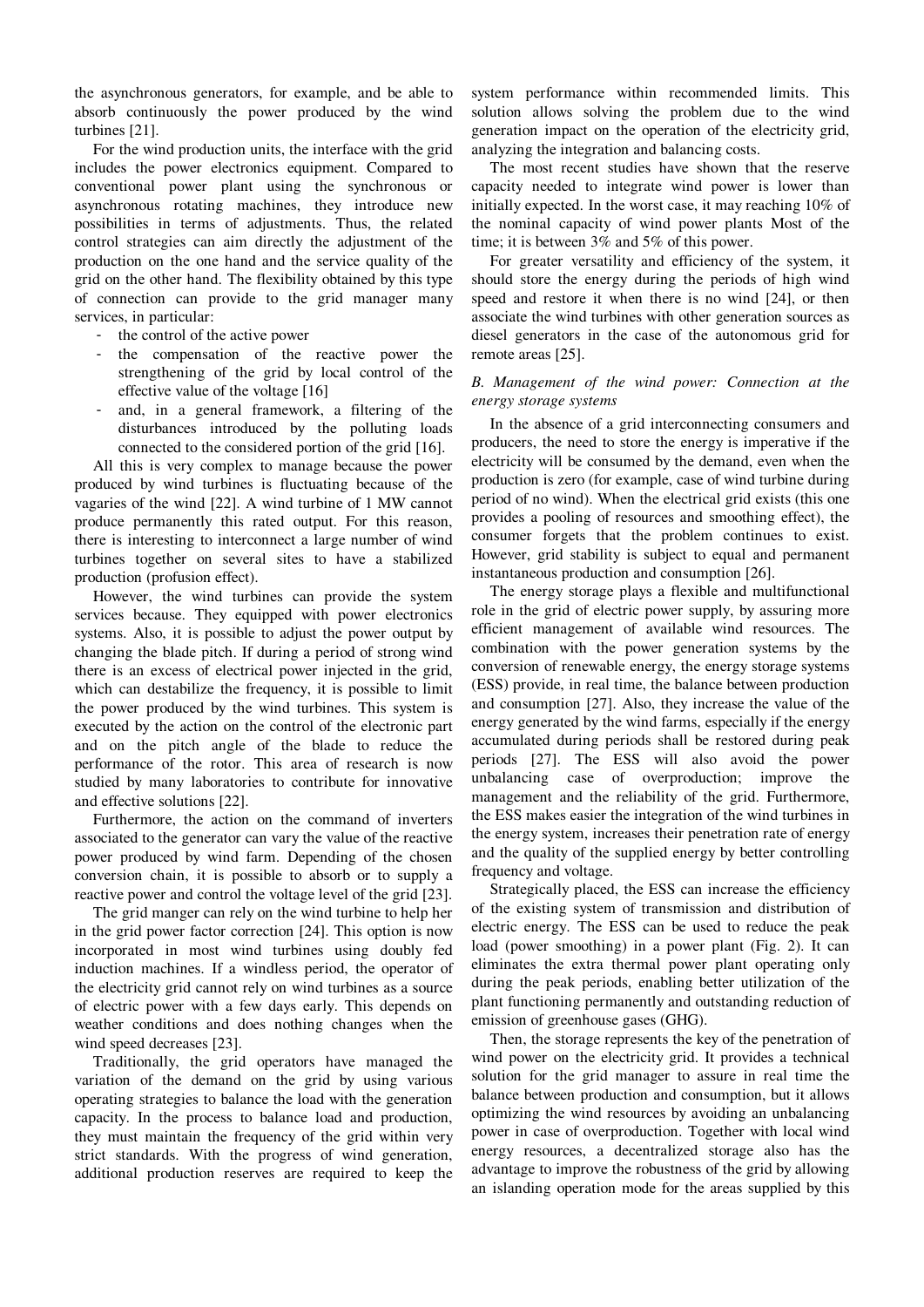resource. Different types of hybridization between wind energy and storage technologies may exist such as: windflywheel, wind-hydrogen storage, wind-compressed air energy storage (Fig. 3), wind-pumped hydro storage (Fig. 4), wind- batteries, etc.



Fig. 2. Elimination of the peak load and smoothing of the power by the energy storage system [28]



Fig. 3. Wind-Compressed air energy storage hybrid system



Fig. 4. Wind-Pumped hydro energy storage hybrid system [29]

## *C. Management of the wind power: Connection at another source – hybrid systems*

Generally, a hybrid system of energy production combines and exploits several energy sources available and easily mobilized these resources [30]. Combining several sources of energy especially renewable can maximize the power generation systems, either technical or economic standpoint. The new technological solutions proposed for the hybrid generators, have a considerable evident interest because their incomparable flexibility, their suppleness of

operation and their cost. Traditionally, these new system are very complex compared to current single-source solutions,

However, these solutions require a preliminary laborious designed based on a thorough knowledge of the field of renewable energy of the site preparation. This set-up and management can be only giving by an expertise that only the experience in engineering of energetic systems can provide. This careful management of energy based on the intelligence of the adjustment and control devices is made possible by very powerful software. Several combinations of hybrid systems may exist such as: wind-photovoltaic, winddiesel, wind-diesel-storage system (Fig. 5 & 6), windphotovoltaic-diesel-storage system, etc.



Fig. 5. Example for wind-diesel-energy storage system



Fig. 6. Wind-diesel-compressed air hybrid system [31]

These hybrid systems exploit and optimize the renewable resources to provide electricity in the autonomous grid. It is an ideal solution for remote communities. These systems are adapted to reduce the dependence towards the fossil fuel by using the solar and wind resources. Some approaches, "wind-diesel-hybrid system", are currently used in northern